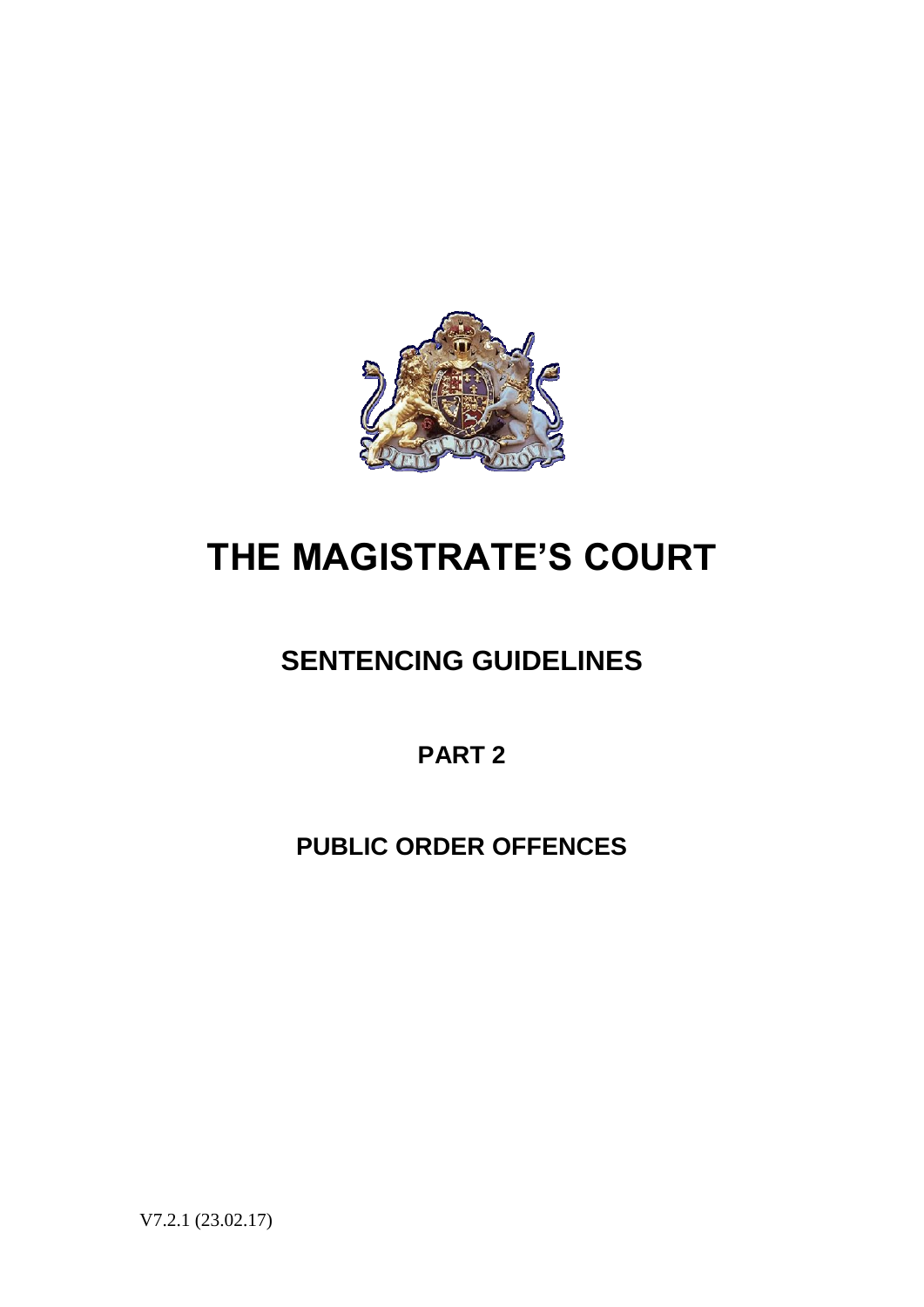|   | Page Guideline<br><b>No</b> | <b>Offence</b>  | <b>Article</b> |
|---|-----------------------------|-----------------|----------------|
| 3 | 1                           | <b>Assaults</b> |                |
|   |                             |                 |                |
|   |                             |                 |                |
|   |                             |                 |                |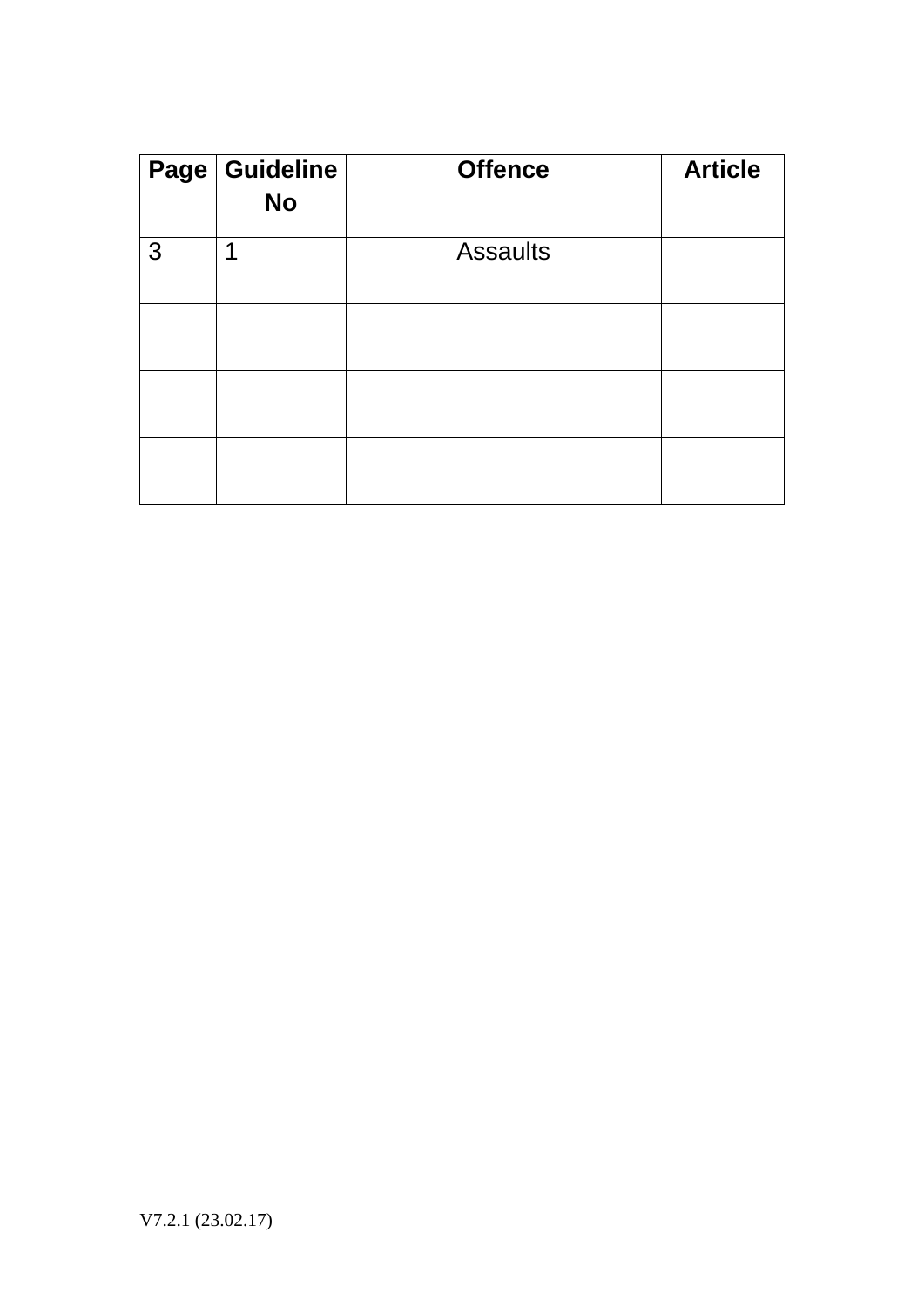## **Assaults**

#### **Introduction**

These guidelines deal with all assaults. The difference between an assault and a grave and criminal assault is one of degree. The higher end of the former will often overlap with the lower end of the latter. The higher end of the latter will require committal to the Royal Court. An assault on a Police officer or other person carrying out a public duty is treated for these purposes as an aggravating factor rather than with a separate guideline.

| Offence seriousness (culpability and harm) |
|--------------------------------------------|
|                                            |

#### **A. Identify the appropriate starting point**

#### Starting points based on first time offender pleading guilty

| Examples of nature of act                                                      | Starting point | Range                |
|--------------------------------------------------------------------------------|----------------|----------------------|
| Assault with a low degree of force, involving little or<br>no injury           | £1.200         | £500 - £2,000        |
| Assault with considerable force resulting in<br>moderate, non-permanent injury | 6 months       | £2,000 $-$ 12 months |
| Assault, irrespective of force, resulting in serious<br>injury                 | 12 months      | 9 months - Committal |

#### **Offence seriousness (culpability and harm)**

#### **B. Consider the effect of aggravating and mitigating factors**

The following may be particularly relevant but these lists are not exhaustive

| <b>Factors indicating higher culpability</b>   | <b>Factors indicating lower culpability</b>                                    |  |
|------------------------------------------------|--------------------------------------------------------------------------------|--|
| 1. Use of a weapon to frighten or harm victim  | 1. Significant provocation                                                     |  |
| 2. The nature of the weapon                    | 2. Single push, shove or blow                                                  |  |
| 3. The weapon was carried prior to the offence | 3. The blow was random                                                         |  |
| 4. Offence was planned or sustained            | 4. The assault took place/the weapon was obtained<br>on the spur of the moment |  |
| 5. The blow was aimed, e.g. kick to the head   |                                                                                |  |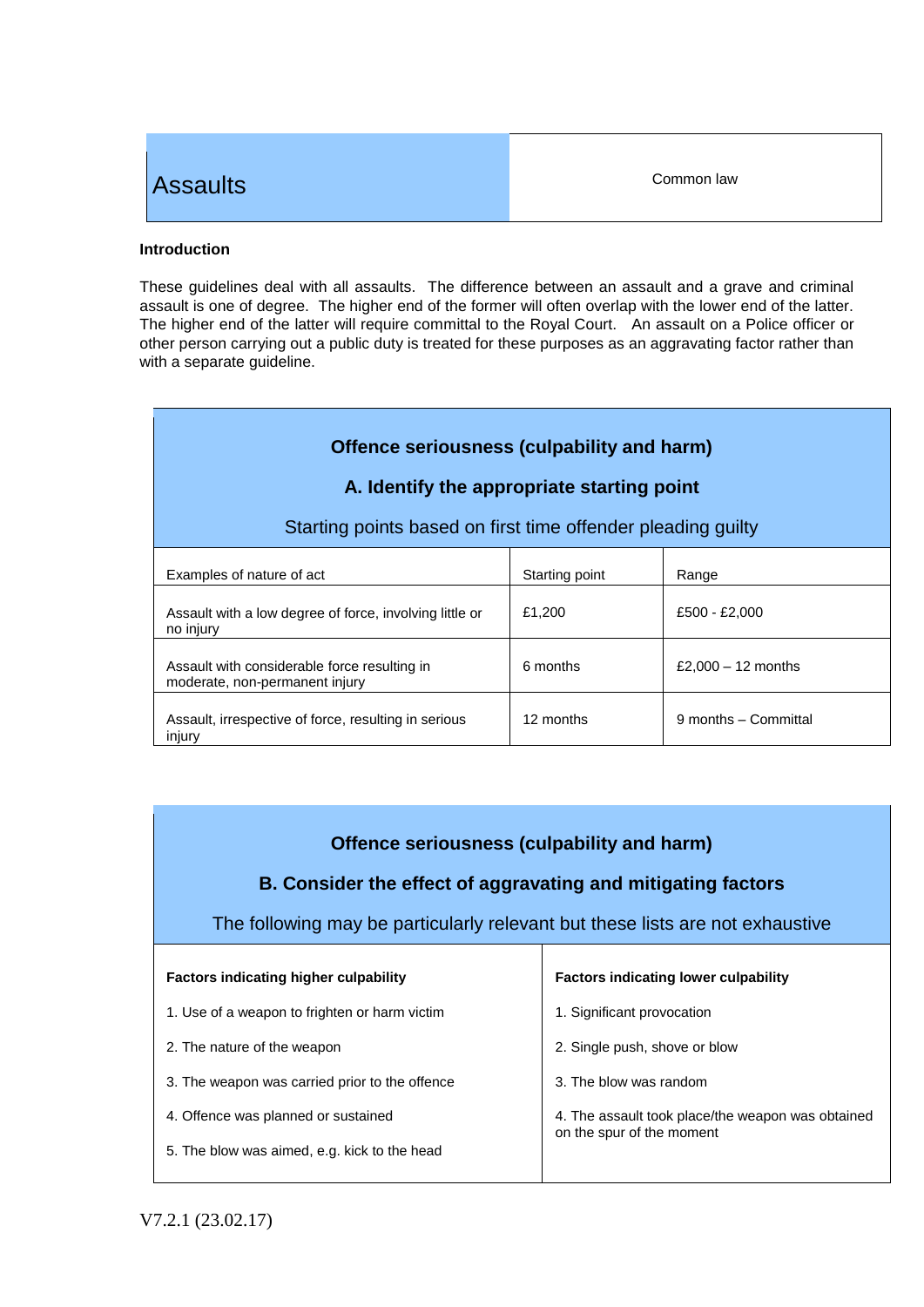| 6. Head-butting, kicking, biting or attempted strangulation                                                                    |                                                                                                      |
|--------------------------------------------------------------------------------------------------------------------------------|------------------------------------------------------------------------------------------------------|
| 7. Offence motivated by, or demonstrating, hostility to<br>victim on account of his or her sexual orientation or<br>disability |                                                                                                      |
| 8. Offence motivated by hostility towards a minority group,<br>or a member or members of it                                    |                                                                                                      |
| 9. Abuse of a position of trust                                                                                                |                                                                                                      |
| 10. Offence part of a group action                                                                                             |                                                                                                      |
| 11. Racial motivation                                                                                                          |                                                                                                      |
| 12. Religious motivation                                                                                                       |                                                                                                      |
| 13. Intoxication                                                                                                               |                                                                                                      |
| Factors indicating greater degree of harm                                                                                      |                                                                                                      |
| 1. Serious or permanent injury                                                                                                 |                                                                                                      |
| 2. Victim is particularly vulnerable or providing a service to<br>the public e.g. a Police officer, paramedic                  |                                                                                                      |
| 3. Additional degradation of victim                                                                                            |                                                                                                      |
| 4. Offence committed in the presence of a child/in a<br>domestic context                                                       |                                                                                                      |
| 5. Occurred within the victim's home, especially if there<br>was a forced entry                                                |                                                                                                      |
| 6. Offender prevented the victim from seeking or obtaining<br>help                                                             |                                                                                                      |
| 7. Previous violence or threats to same victim                                                                                 |                                                                                                      |
| 8. Offence occurred in an isolated location                                                                                    |                                                                                                      |
|                                                                                                                                | <b>Where assault on Police</b>                                                                       |
| <b>Where assault on Police</b>                                                                                                 | 1. Genuine belief that the arrest was unlawful,<br>where this does not found a defence to the charge |
| 1. Seeking to escape from custody                                                                                              |                                                                                                      |
| 2. Head butting, kicking or biting                                                                                             |                                                                                                      |
| 3. Picking up an item to use as a weapon, even if not used                                                                     |                                                                                                      |
|                                                                                                                                |                                                                                                      |

## Form a preliminary view of the appropriate sentence, then consider offender mitigation

V7.2.1 (23.02.17)